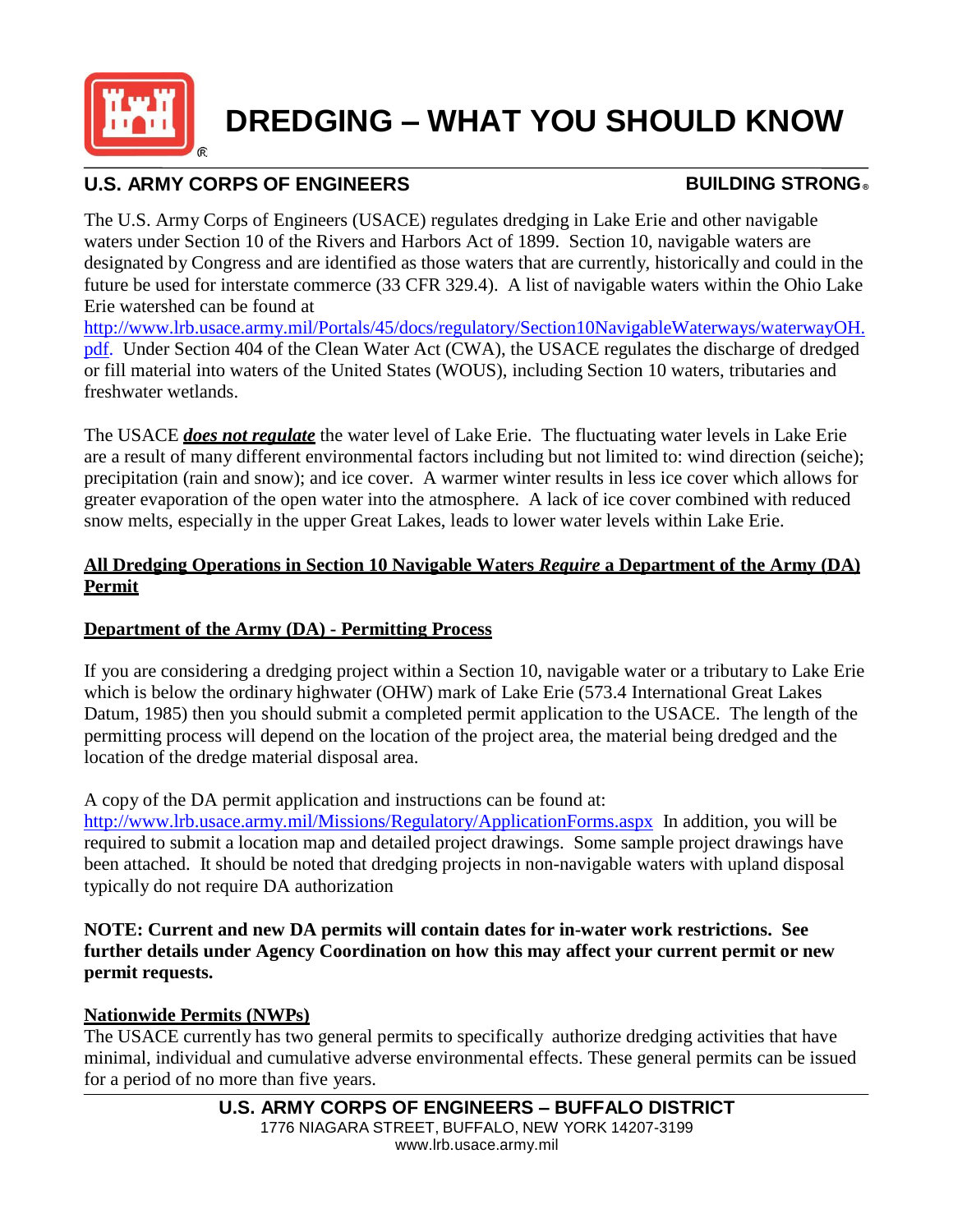# • **NWP No. 19 – Minor Dredging**

Authorizes the dredging of **no more than 25 cubic yards** (CY) from below the OHW of a navigable water. This NWP **does not authorize** the dredging of submerged aquatic vegetation, wetlands or the connection of canals or other artificial waterways to navigable waters. It is recommended that you **read the entire permit all general and regional conditions** to ensure your project meets the terms and conditions of the permit. If your project meets all of the terms and conditions of the permit, you are not required to submit a preconstruction notification (PCN) to the USACE. A complete copy of NWP 19 is located at: [http://www.lrb.usace.army.mil/Missions/Regulatory/NationlwidePermits/DistrictPermitProgram/](http://www.lrb.usace.army.mil/Missions/Regulatory/NationlwidePermits/DistrictPermitProgram/NWPOH.aspx) [NWPOH.aspx](http://www.lrb.usace.army.mil/Missions/Regulatory/NationlwidePermits/DistrictPermitProgram/NWPOH.aspx) If your proposed project does not meet the permit terms and conditions you must submit a permit application.

# **NOTE: Nationwide Permit 19 Specific Regional Condition**

Dredging operations in Lake Erie, Sandusky Bay, and Maumee Bay that recover material consisting of greater than 60% sand and/or gravel shall be placed in the nearshore area either immediately waterward or downdrift of the project area. **Requires the dredged material to be sampled and tested prior to discharging in the littoral drift.**

**This is a non-PCN NWP therefore the estimated length of time of the permitting process will be dependent on the length of time required by the lab to test the material to be dredged.**

**Also, it is the responsibility of the property owner or their agent to contact the ODNR CZM, adhere to ODNR DOW in-water work restrictions for the particular waterway and if needed coordinate with the USFWS concerning the effects on listed species.**

# • **NWP No. 35 – Maintenance Dredging of Existing Basins**

Authorizes the excavation and removal of accumulated sediment for maintenance of existing marina basins, access channels to marinas or boat slips, and boat slips to **previously authorized depths or controlling depths for ingress/egress**, whichever is less, provided the dredged material is deposited in an area that is not a WOUS (no tributaries or wetland) and proper siltation controls are used. This NWP requires the submittal of a PCN (permit application).

A complete copy of NWP 35 is located at: [http://www.lrb.usace.army.mil/Missions/Regulatory/NationlwidePermits/DistrictPermitProgram/](http://www.lrb.usace.army.mil/Missions/Regulatory/NationlwidePermits/DistrictPermitProgram/NWPOH.aspx) [NWPOH.aspx](http://www.lrb.usace.army.mil/Missions/Regulatory/NationlwidePermits/DistrictPermitProgram/NWPOH.aspx)

**NOTE: Upland disposal site must be clearly mapped and if necessary verified by the USACE.**

**Estimated length of the permitting process – Approximately 60 days or less from the time a complete permit application is received by the USACE. Controversial projects may take longer than 60 days.**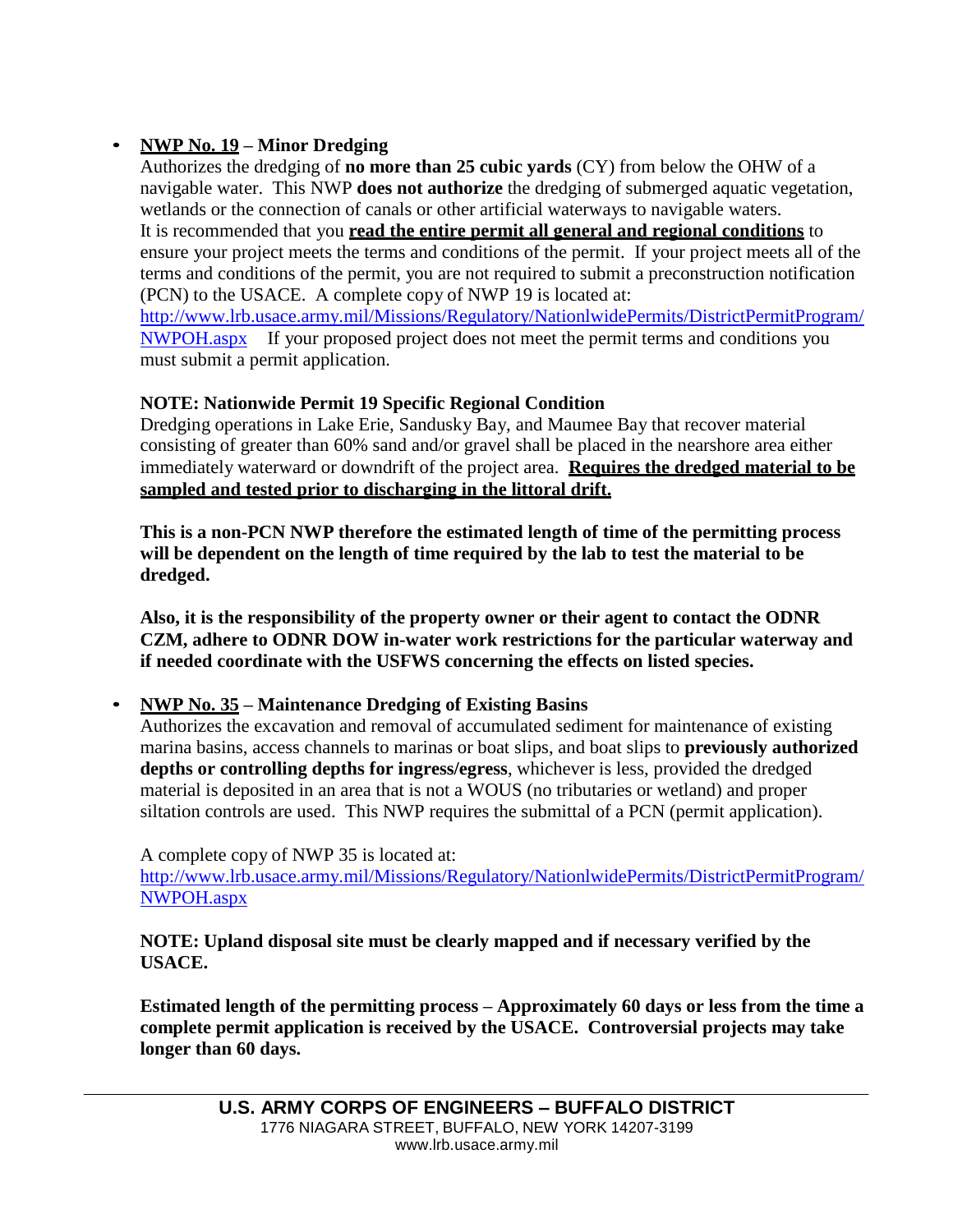# **Letters of Permission (LOPs)**

If your project does not meet the terms and conditions of the two NWPs, you must submit a permit application for project review under an LOP. An **LOP** is a type of individual permit issued through an abbreviated permitting process that does not require the issuing of a public notice. In those cases in which there is a discharge into a WOUS the Corps through consultation with Federal and state agencies has developed a list of categories of activities which can be authorized under an LOP. As part of the LOP process the USACE is required to conduct a 15 day coordination process with Federal and State agencies and adjoining property owners. Following the coordination process the applicant must address any pertinent concerns which are received.

#### **Estimated length of the LOP permitting process – Approximately 120 days or less from the time a completed permit application is received by the USACE. Controversial projects may take longer than 120 days.**

In the state of Ohio there are 3 LOPs which can authorize dredging projects.

**Section 10 LOP** – Can be used to authorize the dredging of a navigable water with strictly upland disposal (**No discharge into a WOUS**).

OEPA has issued blanket water quality certifications for two LOPs with in-water disposal.

• **LOP I – Discharge of dredge material into USACE approved open lake placement areas in Lake Erie within the State of Ohio.**

This LOP authorizes the discharge of dredged material into designated open lake placement areas within the State of Ohio. The discharge of dredge material into a designated open lake placement area is limited to a maximum of 10,000 CY per 12 month period per applicant if the following conditions are met:

- a. Sediment samples are collected as close to the dredging date as possible
- b. Samples for dredged material proposed for discharge must be collected and analyzed in accordance with the USEPA/USACE Great Lakes Dredged Material Testing and Evaluation manual (1998) - [www.epa.gov/glnpo/sediment/gltem/404main.pdf](http://www.epa.gov/glnpo/sediment/gltem/404main.pdf)
- c. Only dredged material that is less than  $60\%$  sand and is below the  $75<sup>th</sup>$  percentile of the surficial background sediment contamination concentrations of the basin proposed for disposal may be placed in the designated open lake placement area. Attached is a map showing the approximate open lake placement areas in Ohio.

**Under LOP 1 dredged materials from the Toledo Harbor and the Maumee River, Lorain Harbor and the Black River, Cleveland Harbor and the Cuyahoga River, Ashtabula Harbor and the Ashtabula River ARE NOT AUTHORIZED TO BE DISCHARGED IN THE OPEN LAKE.**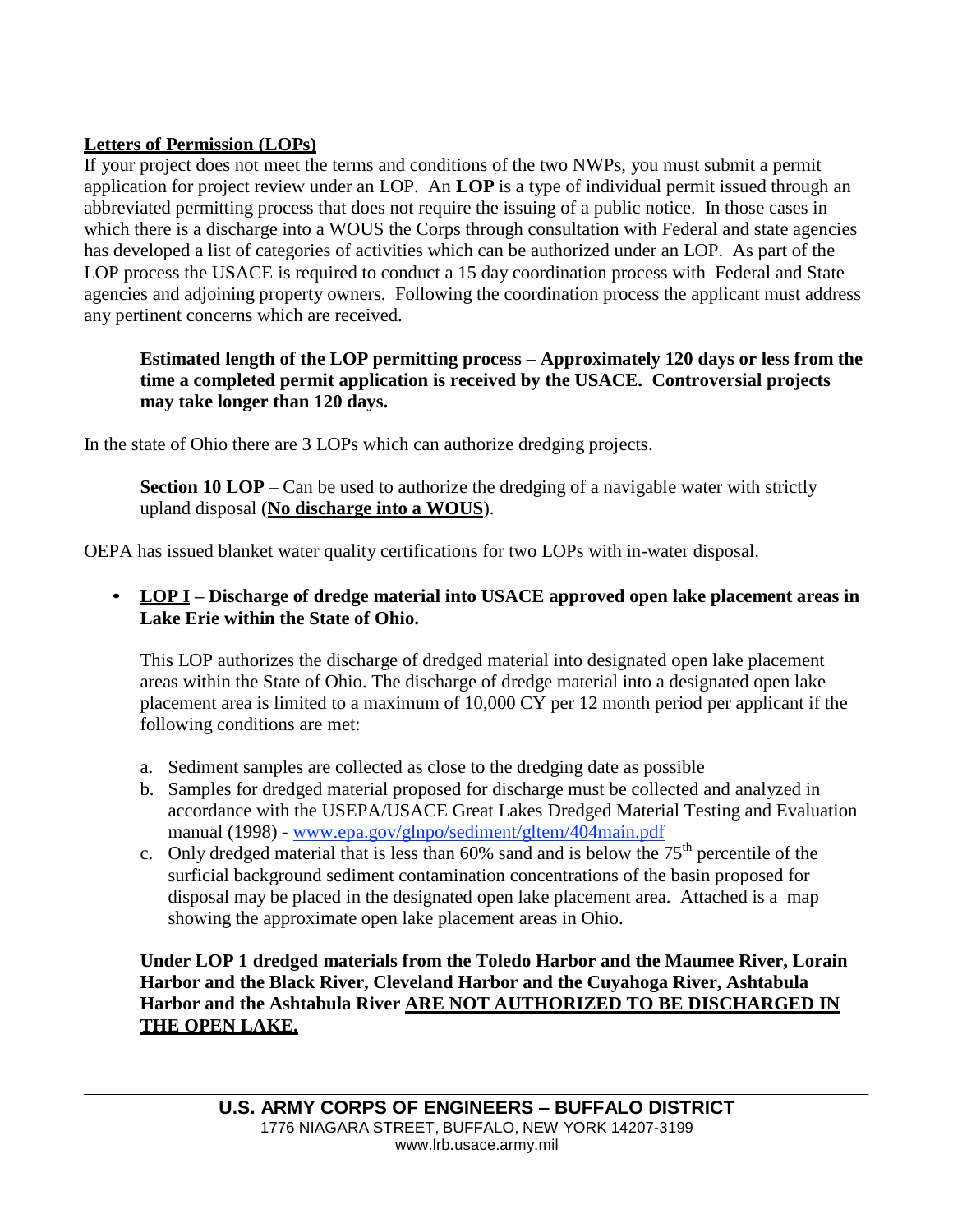#### • **LOP II – Discharge of predominantly granular dredged material into nearshore areas of Lake Erie in the State of Ohio**

Under this LOP dredged material with greater than 60% sand (0.063 mm grain size) and/or gravel as determined by grain size and contains less than 5 grams/kilograms of total organic carbon (TOC) may be returned to the littoral drift of Lake Erie.

If the proposed discharge site is within 3000 feet of a potable water intake, coordination of the Letter of Permission should include the local water authority.

# **Disposal into a Confined Disposal Facility (CDF)**

If the dredged material is not suitable for open lake placement and upland disposal is not a viable option it may be possible to discharge the dredged material into a USACE CDF if the material is determined to be suitable.

- The USACE may permit the use of any dredged material disposal facility managed by the Secretary of the Army by a non-Federal interest if such use will not reduce the availability of the facility for project purposes and may impose fees to recover capital, operation and maintenance costs associated with such use.
- In addition to obtaining all required USACE and State regulatory permits, non-Federal interests must enter into a Memorandum of Agreement (MOA) with the Buffalo District to pay the capital costs associated with the capacity to be used and pay all operations and maintenance costs associated with their use of the facility.

#### **Agency Coordination**

The permitting process may require the USACE to coordinate with other agencies including but not limited to the Ohio Department of Natural Resources (ODNR) Coastal Zone Management (CZM) Office, the ODNR Division of Wildlife (DOW), the Ohio Environmental Protection Agency (OEPA), United States Fish and Wildlife Service (USFWS), and the United States Environmental Protection Agency (USEPA).

# **ODNR CZM**

Those projects located within the Coastal Zone of Lake Erie may require coordination with the ODNR CZM (http://www.dnr.state.oh.us/Default.aspx?alias[=www.dnr.state.oh.us/coastal\).](http://www.dnr.state.oh.us/coastal)) Please note the ODNR CZM has up to 6 months from the time they start their review process to grant consistency certification.

#### **ODNR in-water work restrictions**

The ODNR DOW has established statewide in-water work exclusion dates which vary across the Lake Erie watershed dependent on the spawning habitats of each waterway. **Any work associated with a Corps permit cannot take place during the restricted period unless the applicant notifies the Corps in writing and the Corps approves the waiver. When requesting a waiver the applicant must include a statement regarding why a waiver is needed, specific dates during which the dredging would be performed, the method in which the dredging is to occur, the total material to**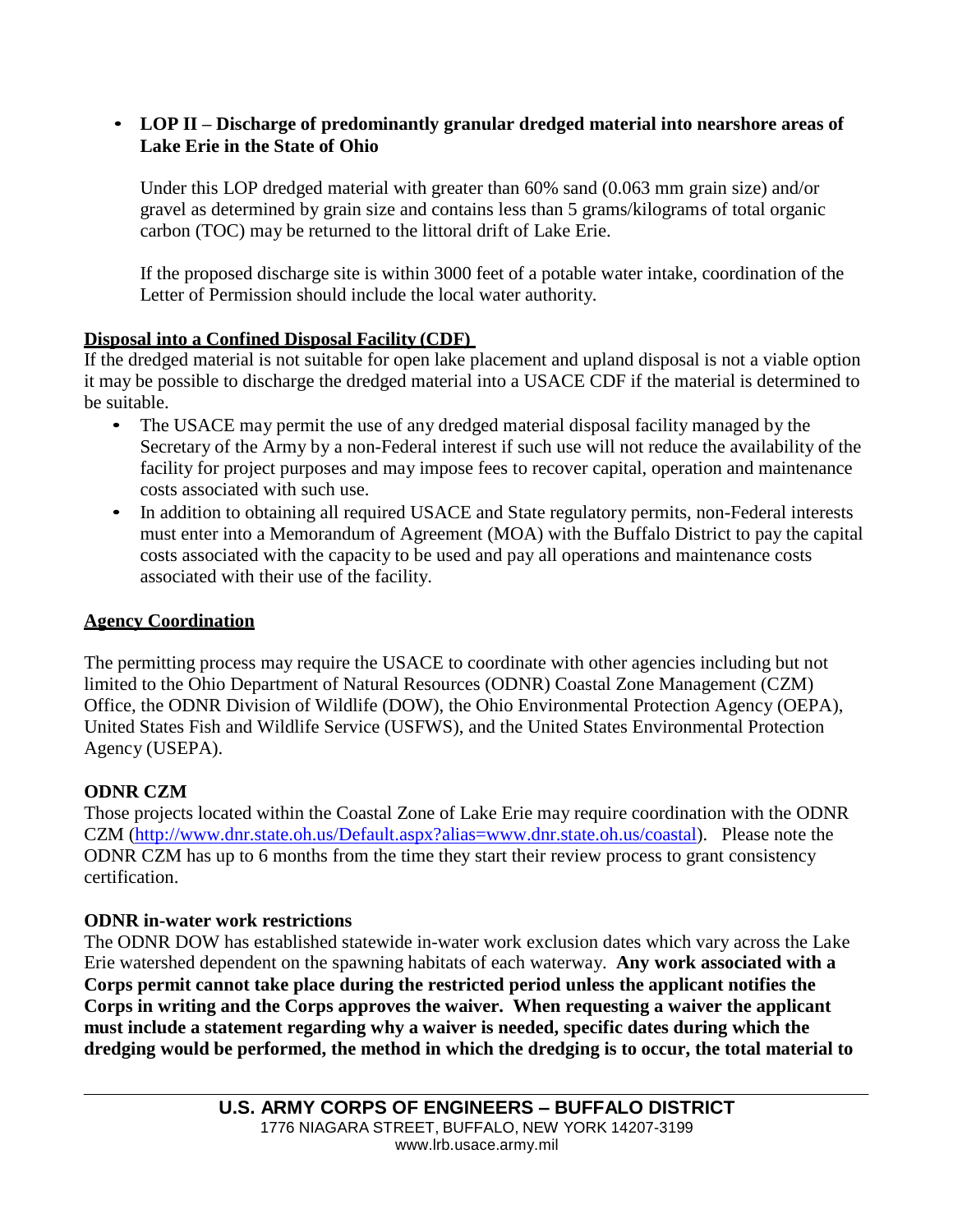#### **be removed, amount of material that remains to be removed, location of the dredge material disposal site, a statement if there has been a previous request for a waiver and, if so, indicate when and why and whether it was granted**

#### **USFWS**

Due to the potential presence of federally threatened or endangered species or their habitats, it may be necessary to contact the USFWS in accordance with the Endangered Species Act (ESA) to determine if there could be an effect on a listed species. If the USFWS determines a listed species is likely present, the applicant may be responsible conducting surveys, adhering to restricted time periods in which the project can occur or modifying their project.

#### **Questions should be directed to the USACE Buffalo District at either:**

| <b>Buffalo District Office</b> | Oak Harbor Field Office | <b>Stow Field Office</b> | Orwell Field Of  |
|--------------------------------|-------------------------|--------------------------|------------------|
| 1776 Niagara Street            | 240 Lake St, Unit D     | 1100 Graham Rd Circle    | 33 Grand Valle   |
| Buffalo, New York              | Oak Harbor, OH 43449    | Stow, OH 44224           | Orwell, Ohio 44  |
| $(716)$ 879-4330               | $(419)$ 898-3491        | $(330)$ 923-8197         | $(440)$ 437-8970 |

l Field Office nd Valley Ave l, Ohio 44076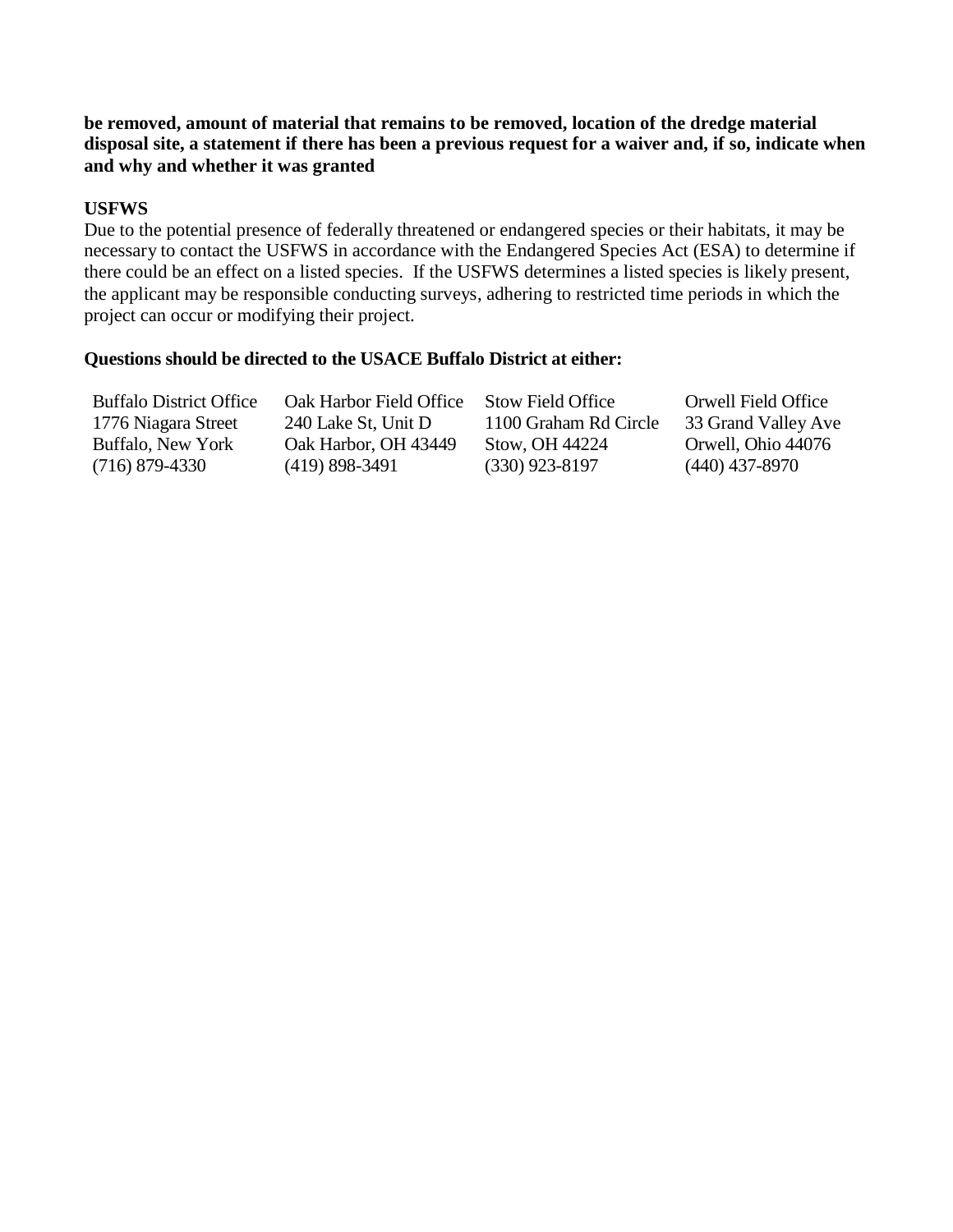

Provide dimensions for all structures (length, width, height), water depth where appropriate and North arrow.

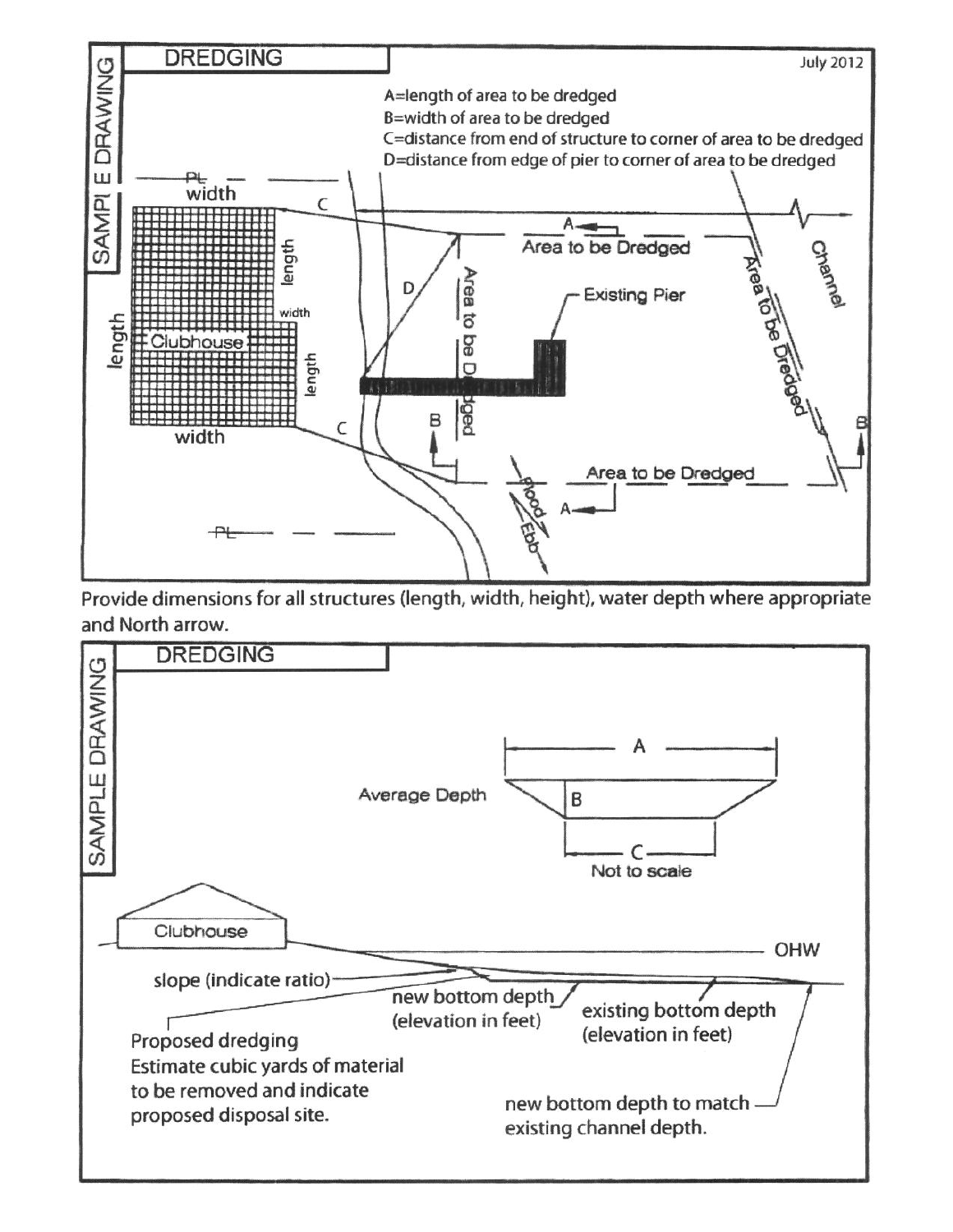